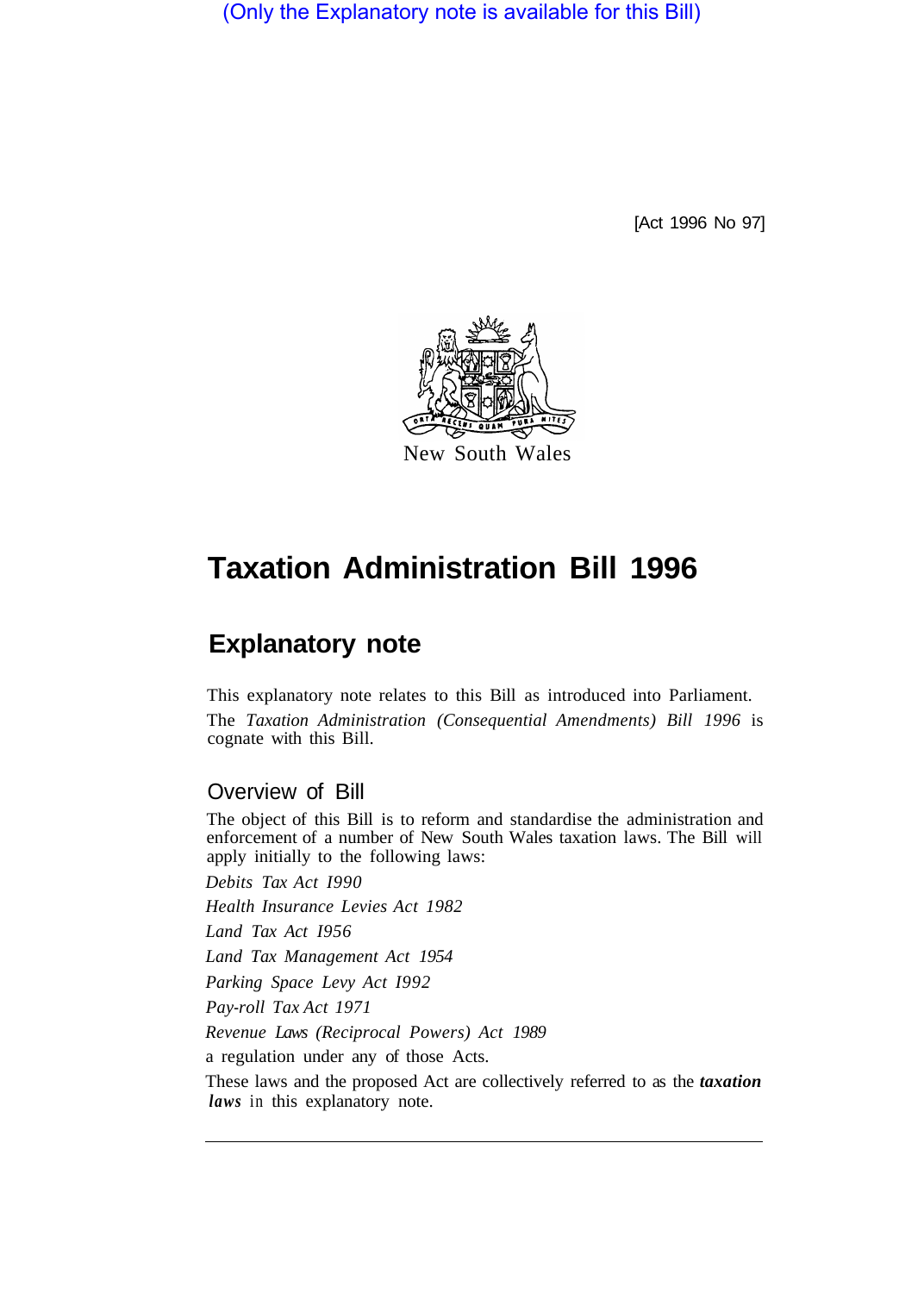Explanatory note

### Outline of provisions

### **Part 1 Preliminary**

Part 1 contains **clauses 1-6** which make provision for the name of the proposed Act, its commencement and the definitions of certain words and expressions used in it. The Part lists the taxation laws to which the proposed Act applies and provides that the proposed Act is to bind the Crown.

#### **Part 2 Purpose of Act and relationship with other taxation laws**

Part 2 contains **clause 7** which describes the purpose of the proposed Act and indicates how it is to relate to the other taxation laws.

### **Part 3 Assessment of tax liability**

Part 3 contains **clauses 8-17.** The Part deals with the assessment or reassessment of the tax liability of a taxpayer under a taxation law. It confers a general power on the Chief Commissioner of State Revenue to make assessments (including reassessments) and specifies the information on which assessments are to be made. It provides for the issuing of notices of assessment. It enables the withdrawal of an assessment. An assessment is not invalidated because a provision of a taxation law has not been complied with.

### **Part 4 Refunds of tax**

Part 4 contains **clauses 18-20.** The Part contains a general requirement that the Chief Commissioner make a refund of tax to a taxpayer if the taxpayer has paid more tax than is shown in a notice of assessment of the taxpayer's liability.

### **Part 5 Interest and penalty tax**

#### **Division 1 Interest**

Division 1 contains **clauses 21-25.** It imposes interest on tax defaults (a tax default being defined by the proposed Act as a failure by a taxpayer to pay, in accordance with a taxation law, the whole or part of tax that the taxpayer is liable to pay). The interest rate comprises a market rate component (determined by reference to the rate applicable to tax defaults under the Commonwealth *Income Tax Assessment Act 1936)* and a premium component (currently proposed to be 8% per annum). The interest rate is to prevail over the interest rate otherwise payable on a judgment debt. The Chief Commissioner is given power to remit interest.

Explanatory note page 2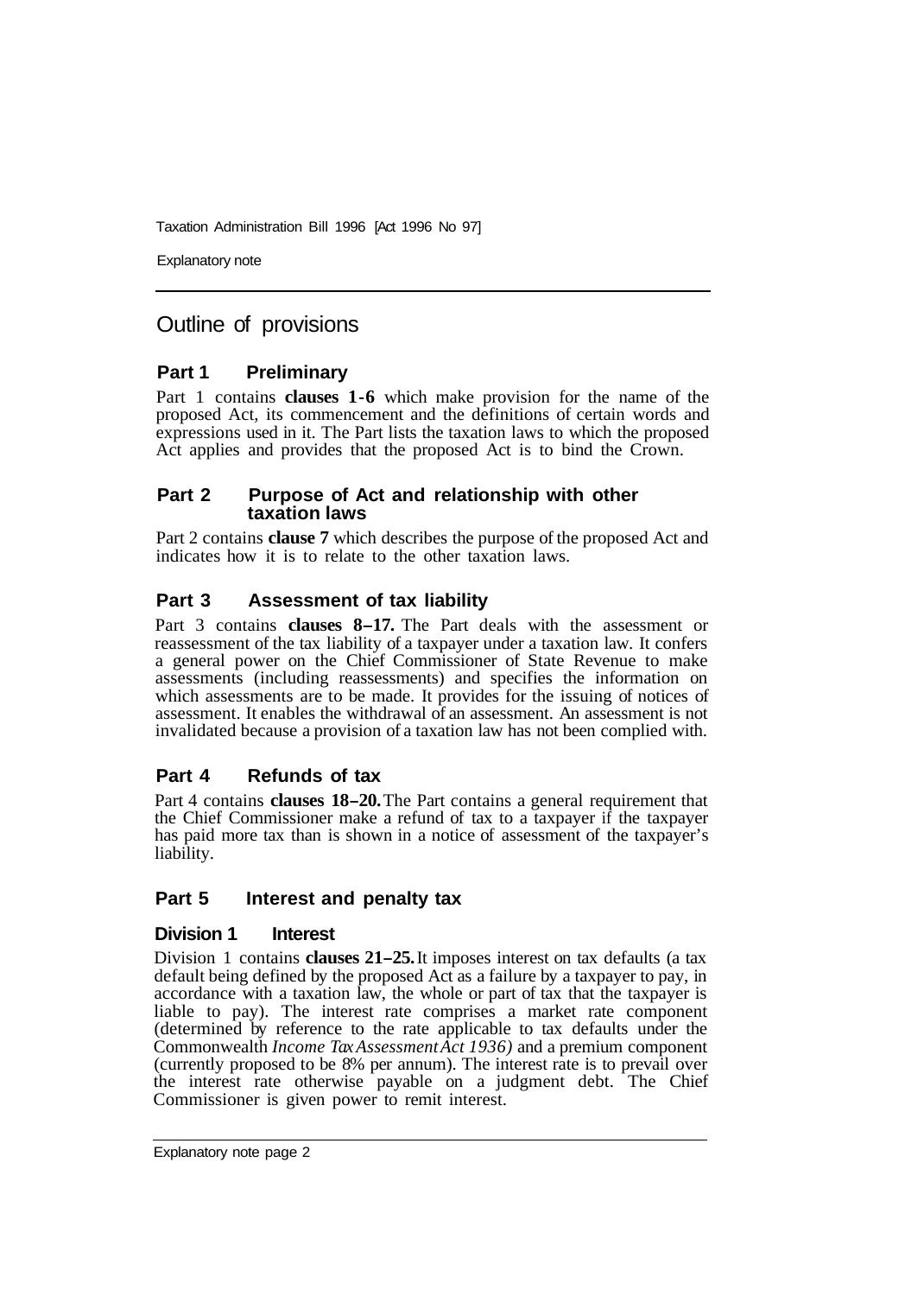Explanatory note

### **Division 2 Penalty tax**

Division 2 contains **clauses 26-33.** It imposes penalty tax on tax defaults. The initial amount is 25% of the amount of tax unpaid but this may be increased or decreased depending on the circumstances. The following Table contains a summary of the provisions of Division 2.

| PENALTY CATEGORY                                                           | <b>PRIME</b><br><b>RATE</b><br>$\%$ | VOLUNTARY DISCLOSURE |                                                       | <b>CONCEALMENT OR</b><br>HINDRANCE IN      |
|----------------------------------------------------------------------------|-------------------------------------|----------------------|-------------------------------------------------------|--------------------------------------------|
|                                                                            |                                     | <b>BEFORE</b>        | <b>DURING</b><br><b>INVESTIGATION   INVESTIGATION</b> | <b>ESTABLISHING</b><br><b>UNDERPAYMENT</b> |
|                                                                            |                                     | %                    | %                                                     | H,                                         |
| Failure to take reasonable care but<br>no intentional disregard of the law | 25                                  |                      | 20                                                    | 30                                         |
| Intentional disregard of the law                                           | 75                                  | 15                   | 60                                                    | 90                                         |

The Chief Commissioner is given power to remit penalty tax.

### **Part 6 Returns**

### **Division 1 General**

Division 1 contains **clauses 34-36.** These provisions deal generally with returns that are required or permitted to be lodged under the taxation laws. They provide for the form of returns, the time of their lodgment and extensions of time for lodgment.

### **Division 2 Approval of special tax return arrangements**

Division 2 contains **clauses 37-42.** These provisions enable the Chief Commissioner to approve of special arrangements for the lodging of returns and payment of tax under the taxation laws. They deal with applications for approval, determination of applications, imposition of conditions of approval, the variation and cancellation of approvals and the effect of approvals.

### **Part 7 Collection of tax**

Part 7 contains **clauses 43-49.** It provides for the payment of tax to the Chief Commissioner, the recovery of taxes as a debt, recovery from persons who are jointly or severally liable, collection of tax from third parties, and the making of arrangements between the Chief Commissioner and taxpayers for the payment of tax within an extended period or by instalments, or both.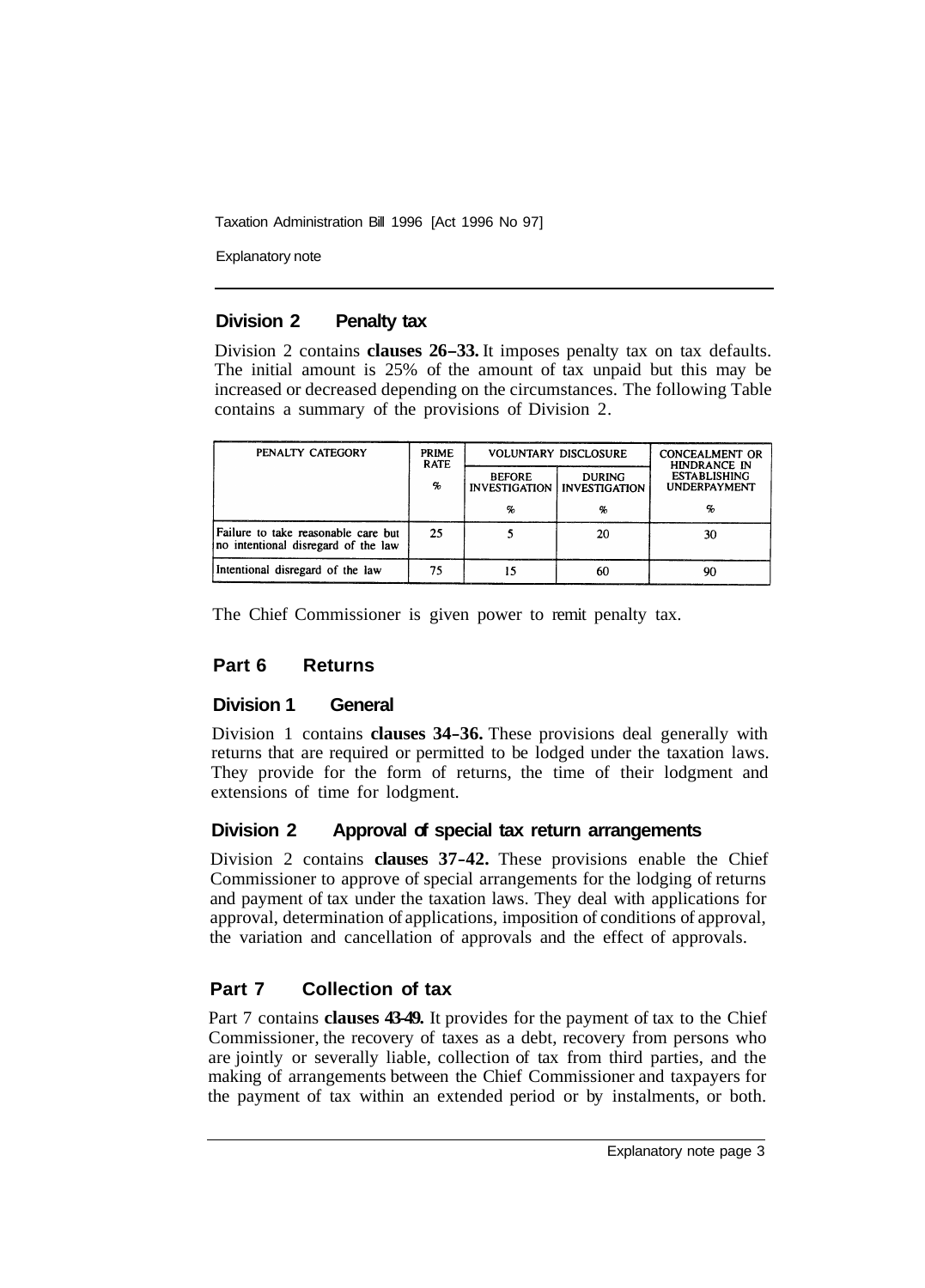Explanatory note

### **Part 8 Record keeping and general offences**

Part 8 contains **clauses 48–59.** It imposes requirements for record-keeping, the form in which records are to be kept, accessibility to records and the period for which records are to be retained. It creates offences for knowingly giving false or misleading information to a tax officer and for deliberately omitting information from a statement so that the statement is rendered false or misleading, for failing to lodge documents required to be lodged by a taxation law and for falsifying or concealing an identity or an address. A general defence is provided to a person who proves that reasonable care was taken to comply with the relevant requirement or that the requirement was contravened solely because of circumstances beyond the person's control.

### **Part 9 Tax officers, investigation and secrecy provisions**

### **Division 1 Tax officers**

Division 1 contains **clauses 60-70.** It creates the offices of Chief Commissioner of State Revenue and Commissioner of State Revenue. It confers on the Chief Commissioner the general administration of the taxation laws. It enables the appointment of staff and the use of consultants and contractors. It enables the delegation of the Chief Commissioner's functions. It provides for the appointment of persons to be authorised officers for the purposes of the taxation laws. It relieves the Chief Commissioner and tax officers from personal liability for things done in good faith for the purpose of executing the taxation laws.

### **Division 2 investigation**

Division 2 contains **clauses 71–80.** It confers investigative powers on the Chief Commissioner, including powers to require information, the attendance of persons to give evidence and the production of records, and a power of entry onto premises. It makes it an offence to obstruct an authorised officer in the exercise of an investigative function or to impersonate an authorised officer. A general defence is provided to a person who establishes that the person could not, by the exercise of reasonable diligence, have complied with the requirement concerned or that the person complied with the requirement to the extent of the person's ability to do so.

The provisions of Division 2 do not affect legal professional privilege.

Explanatory note page 4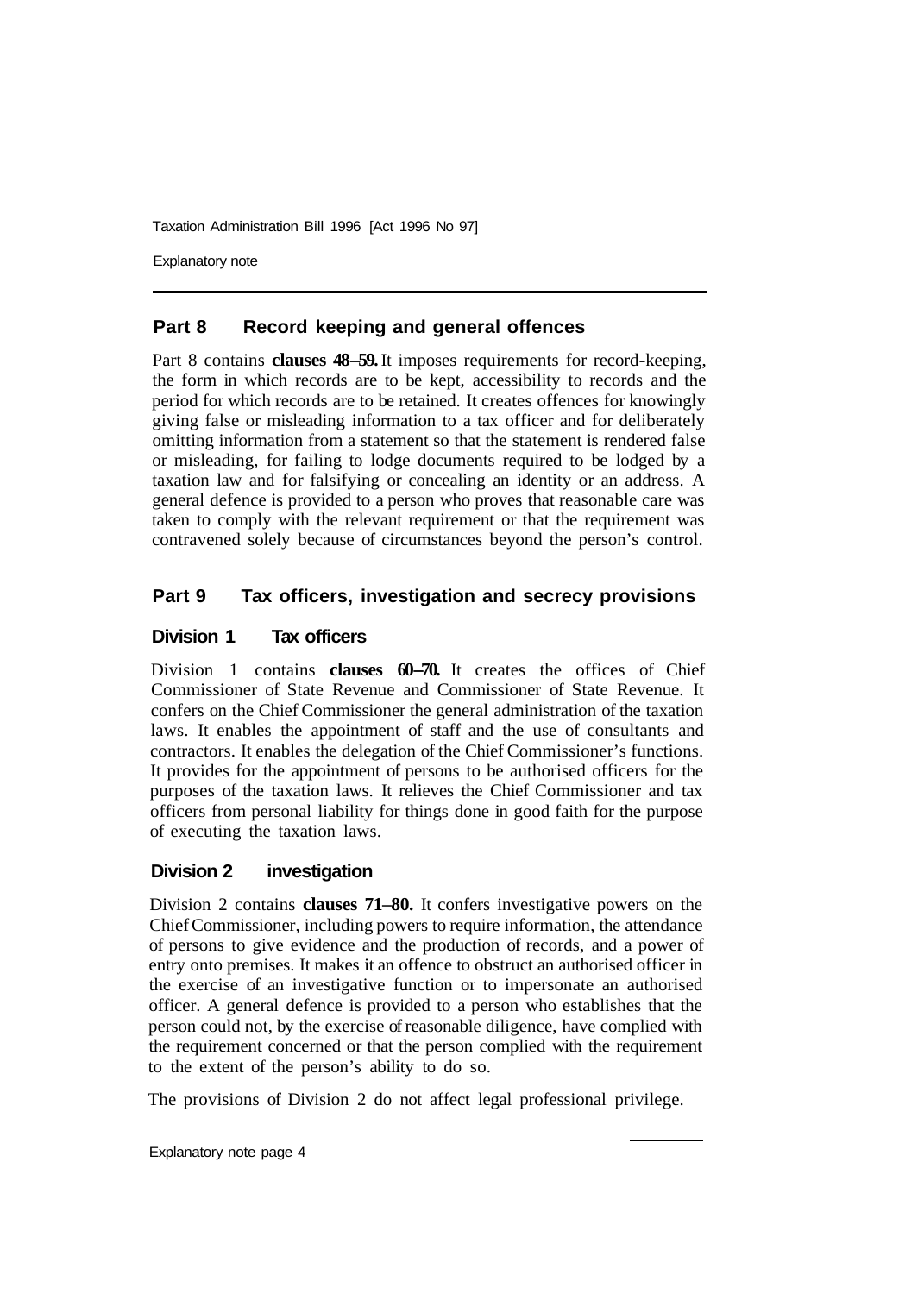Explanatory note

### **Division 3 Secrecy**

Division 3 contains **clauses 81-85.** It generally prohibits tax officers from disclosing to others information obtained by the tax officers in the course of their duties and sets out some limited circumstances in which the disclosure of information is permitted.

### **Part 10 Objections and appeals**

### **Division 1 Objections**

Division 1 contains **clauses 86-95.** It confers a right of objection on a taxpayer who is dissatisfied with an assessment that is shown in a notice of assessment or with certain decisions of the Chief Commissioner under the taxation laws. The Division sets out the procedures for the making and determination of objections. The making of an objection does not prevent the recovery by the Chief Commissioner of the tax concerned pending the determination of the objection.

### **Division 2 Appeals**

Division **2** contains **clauses 96-103.** It confers a right of appeal to the Supreme Court on a taxpayer who is dissatisfied with the Chief Commissioner's determination of, or failure to determine, the taxpayer's objection. The Division sets out the procedures for the making and determination of appeals.

#### **Division 3 Refund of amounts and payment of interest following successful objection or appeal**

Division 3 contains **clauses 104** and **105.** It requires the Chief Commissioner to refund amounts found, following a successful objection or appeal, to have been paid in excess of a lawful requirement together with interest.

### **Division 4 Chief Commissioner may state case**

Division 4 contains **clause 106** which enables the Chief Commissioner to state a case on a question of law to the Supreme court.

### **Part 11 Miscellaneous provisions**

Part 11 contains **clauses 107-128.** The Part contains miscellaneous provisions relating to the administration of the taxation laws. It contains provisions for the manner in which payments of tax may be made to the Chief Commissioner, the valuation of amounts expressed otherwise than in Australian currency, the writing off of tax and the appropriation of the Consolidated Fund for amounts that the Chief Commissioner is authorised or